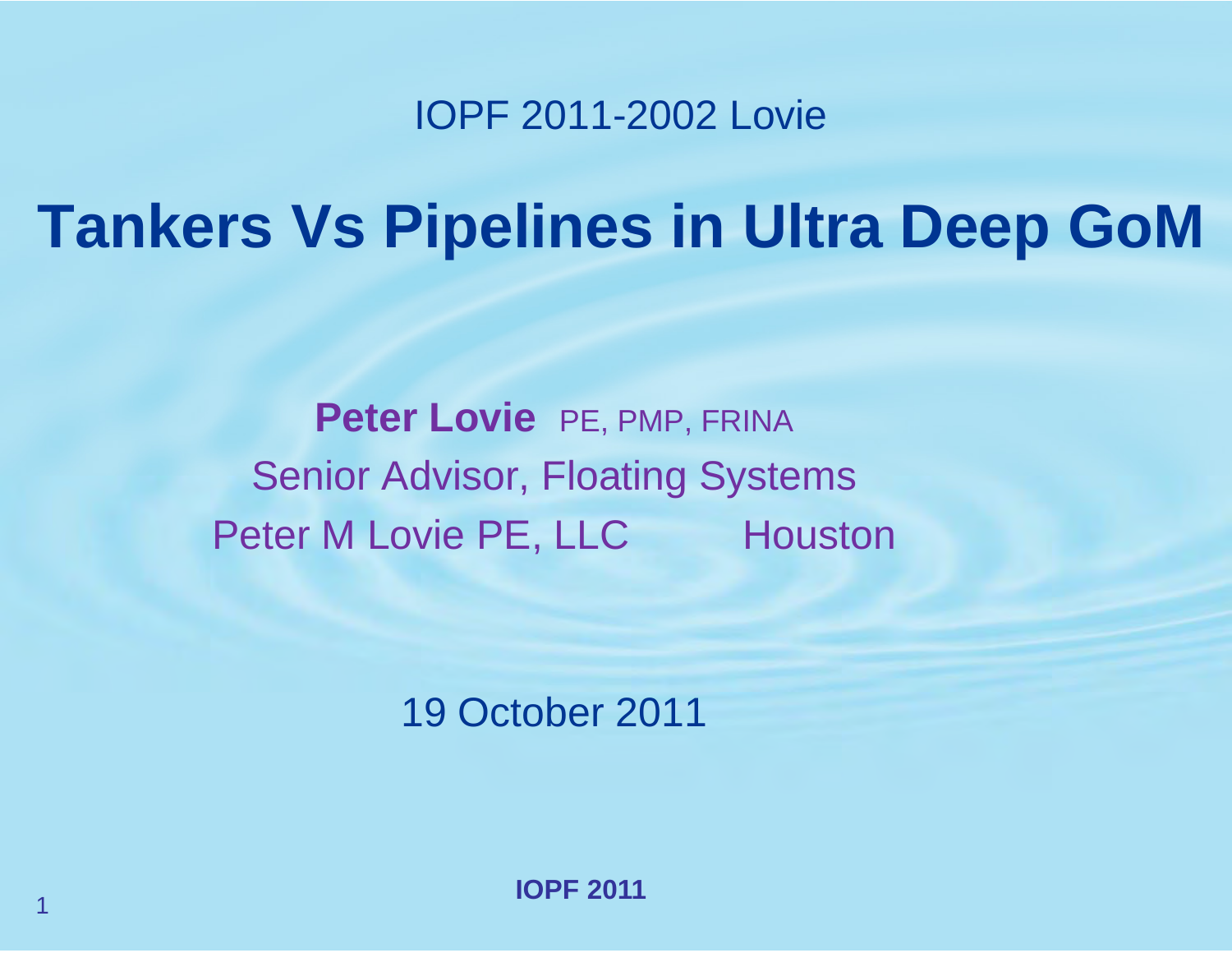#### **"The General Theory of Shuttle Tankers for US GoM"** From five centuries ago

There is nothing more difficult to take in hand,

More perilous to conduct,

Or more uncertain in its success,

Than to take the lead in the introduction of a new order of things.



*Machiavelli, "*The Prince*", Chapter 6, 1513*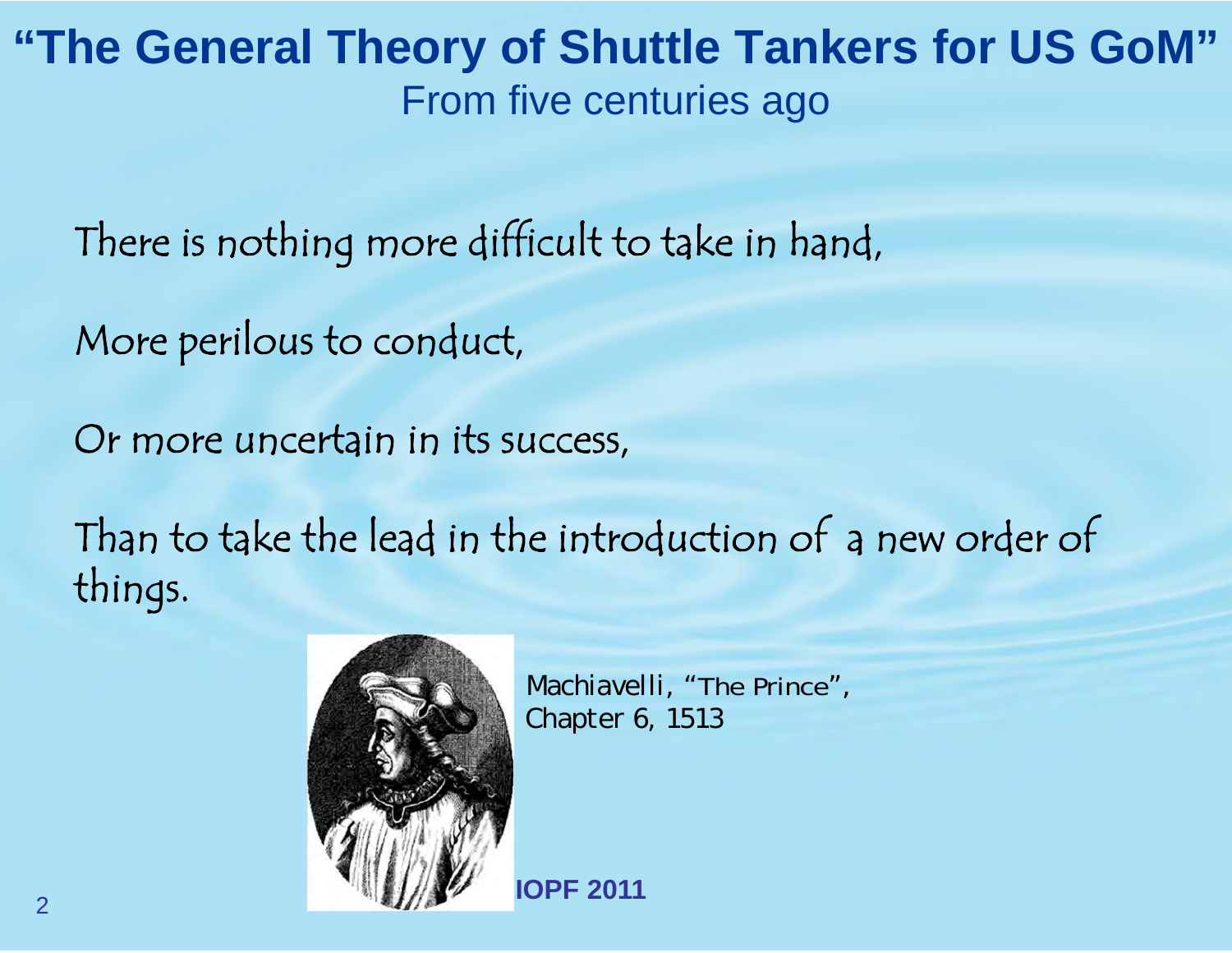*Today's story draws on a standing room only presentation at DOT in New Orleans in February 2009 and the "Shoot Out at the LT Corral" reception afterwards, both confronting the competition between tankers and pipelines.* 

*Economics & risks remain generally similar today*

# **The Lower Tertiary Trend and the Oil Export Economic Prize**

Peter Lovie

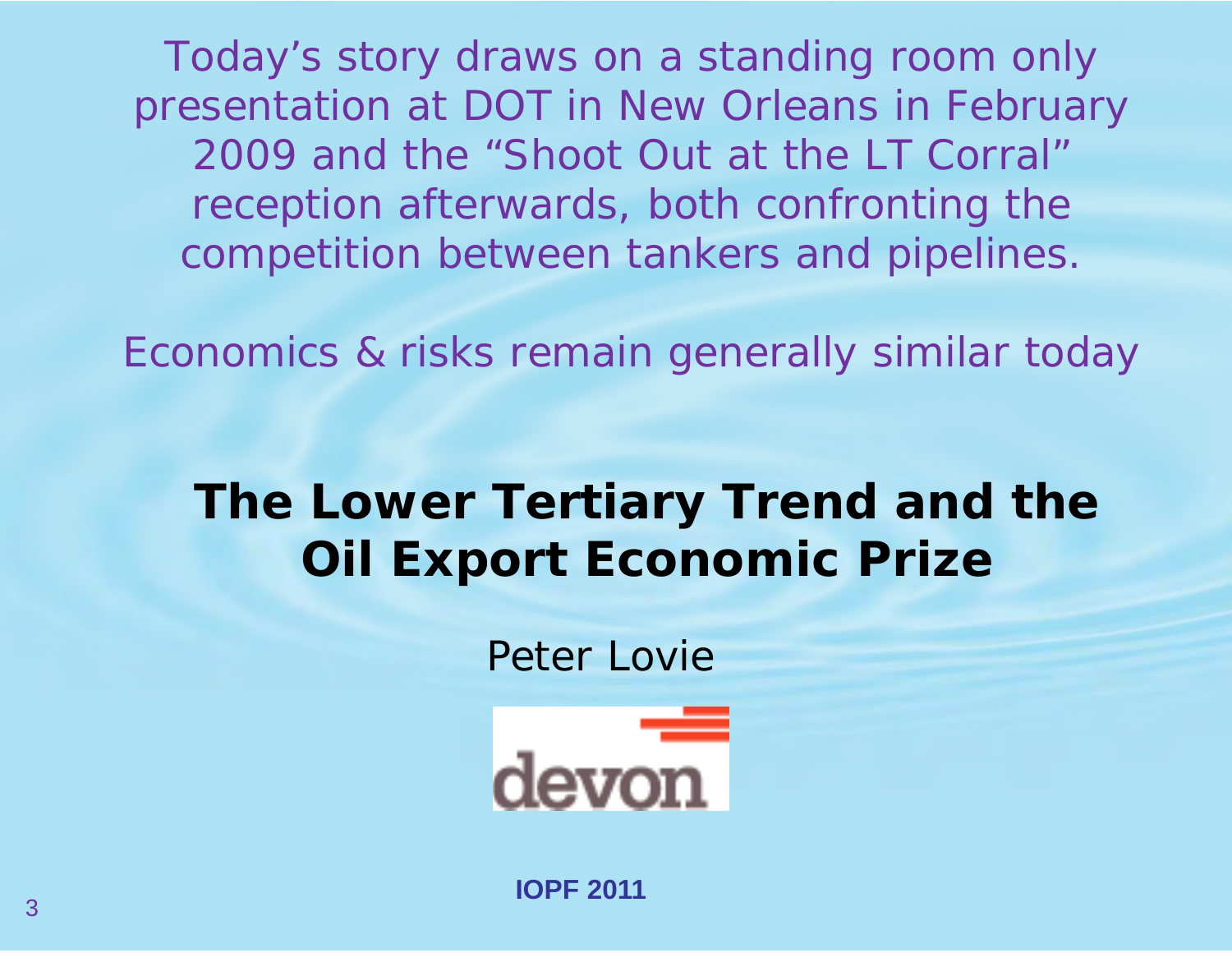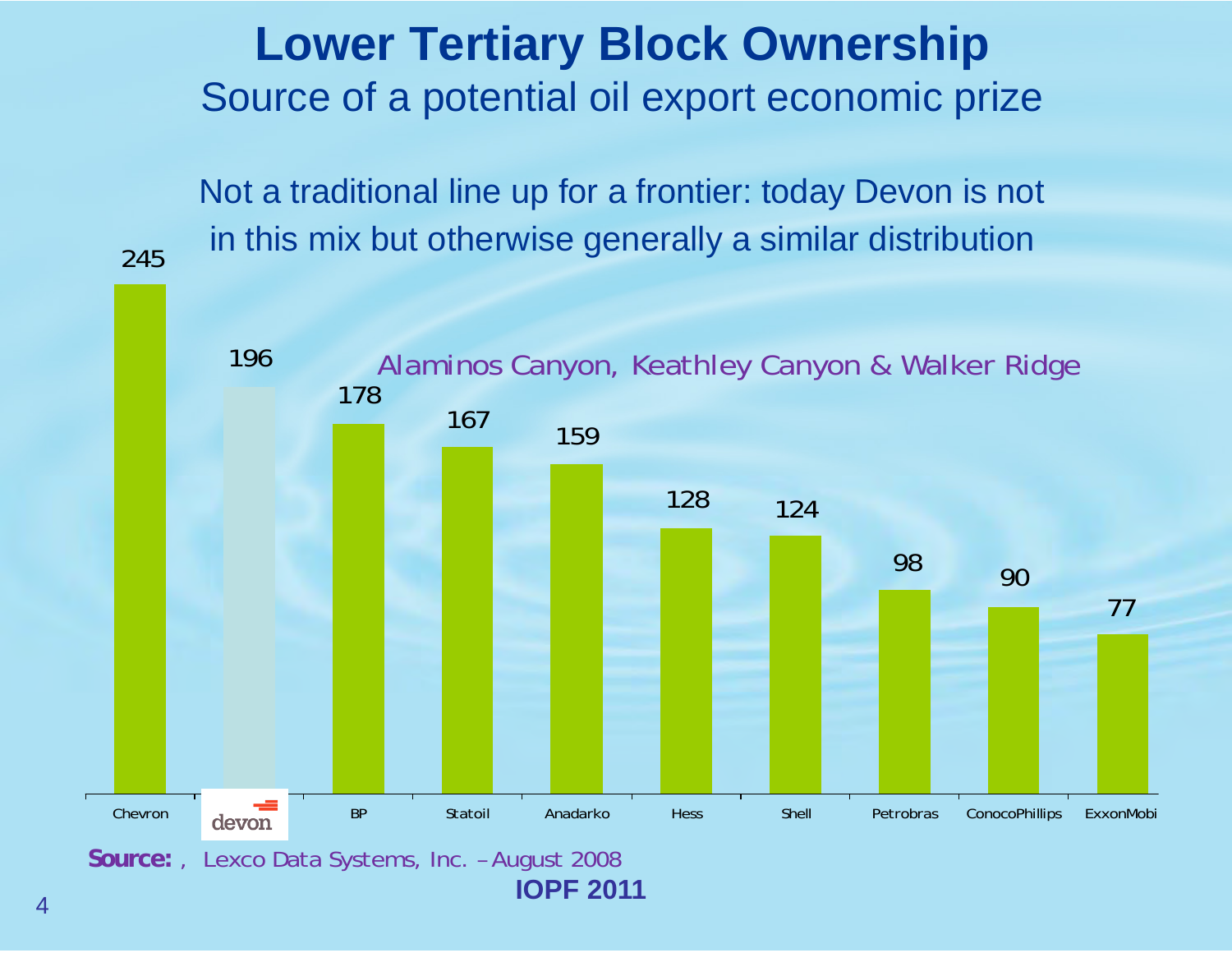The 2009 "Shoot out at the LT Corral": The gunslingers (panelists) left to right:

**Rex Mars** Project Consulting, independent pipeline construction viewpoint **Jim Healey** Williams, major pipeline owner and operator **Tom Burgess** OSG, shipowner, shuttle tanker contractor for *Cascade/Chinook* **Kim Diedrichsen** Remora, developer of HiLoad **Peter Lovie** Devon, operator, end user **Gene Kliewer** Offshore magazine, moderator



5

**Peter Lovie fires the first shots: recapping on his paper earlier in the day**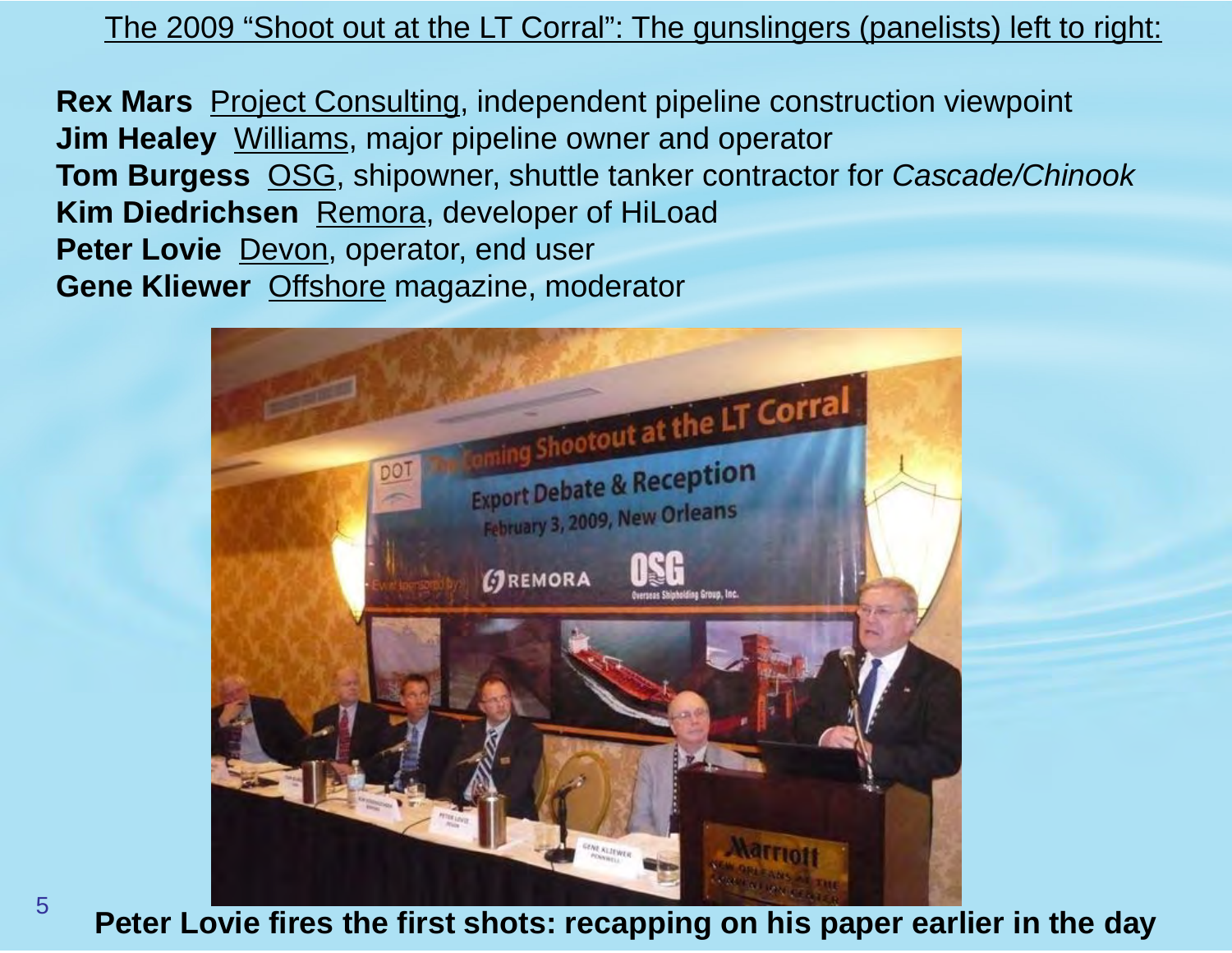#### **After the "Shootout at the LT Corral" . .** .

All the gunslingers are still standing



**IDPF 2018**<br> **IOPF 2018** Note pipeliner and tankerman shaking hands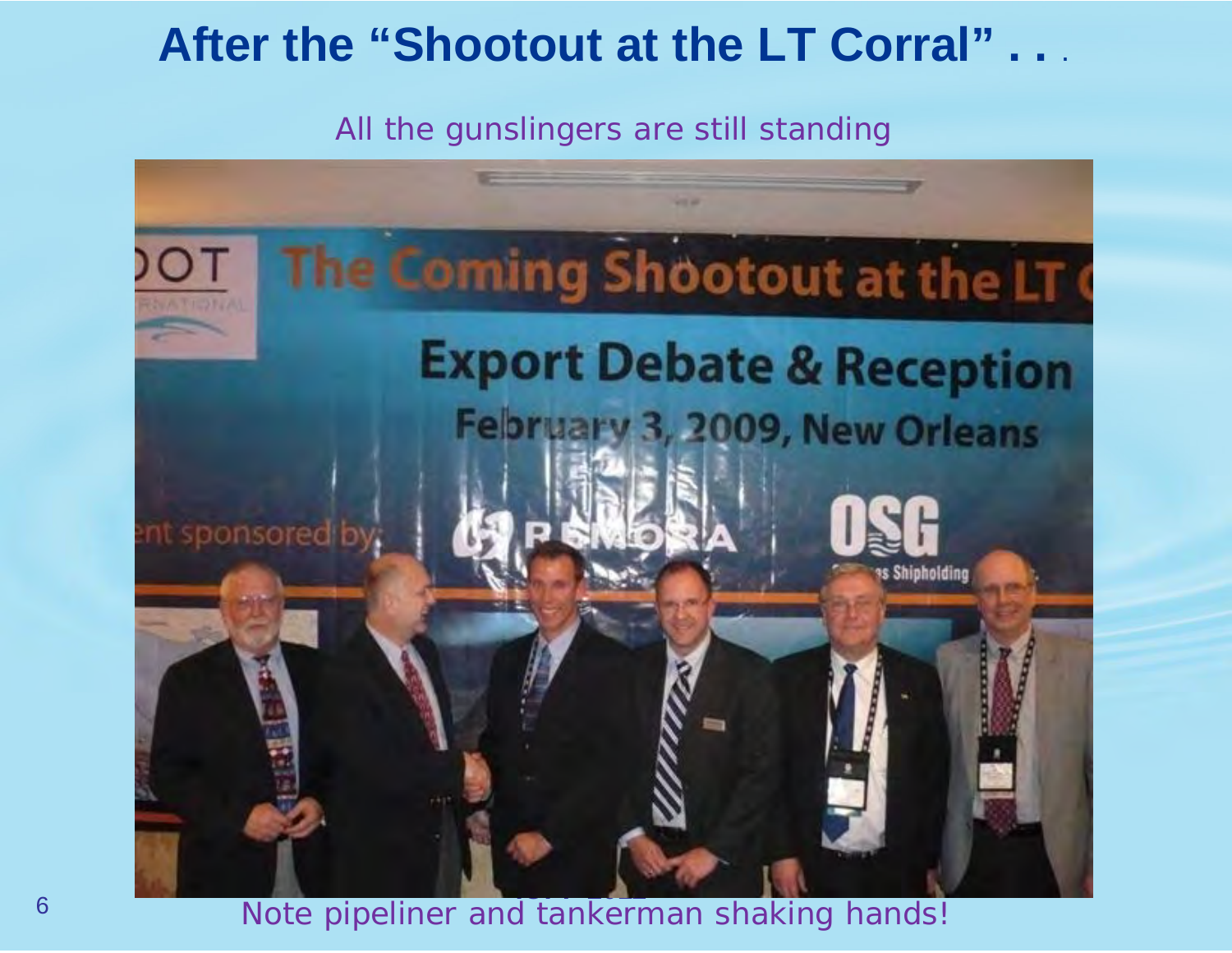#### **The Two Linked & Ongoing Debates:**  Facility and Transportation

- 1. Facility two main options
- (a) Semisubmersible or Spar without storage

May allow well access (DVA)

(b)FPSO with storage + Disconnectable

DVA not usually possible

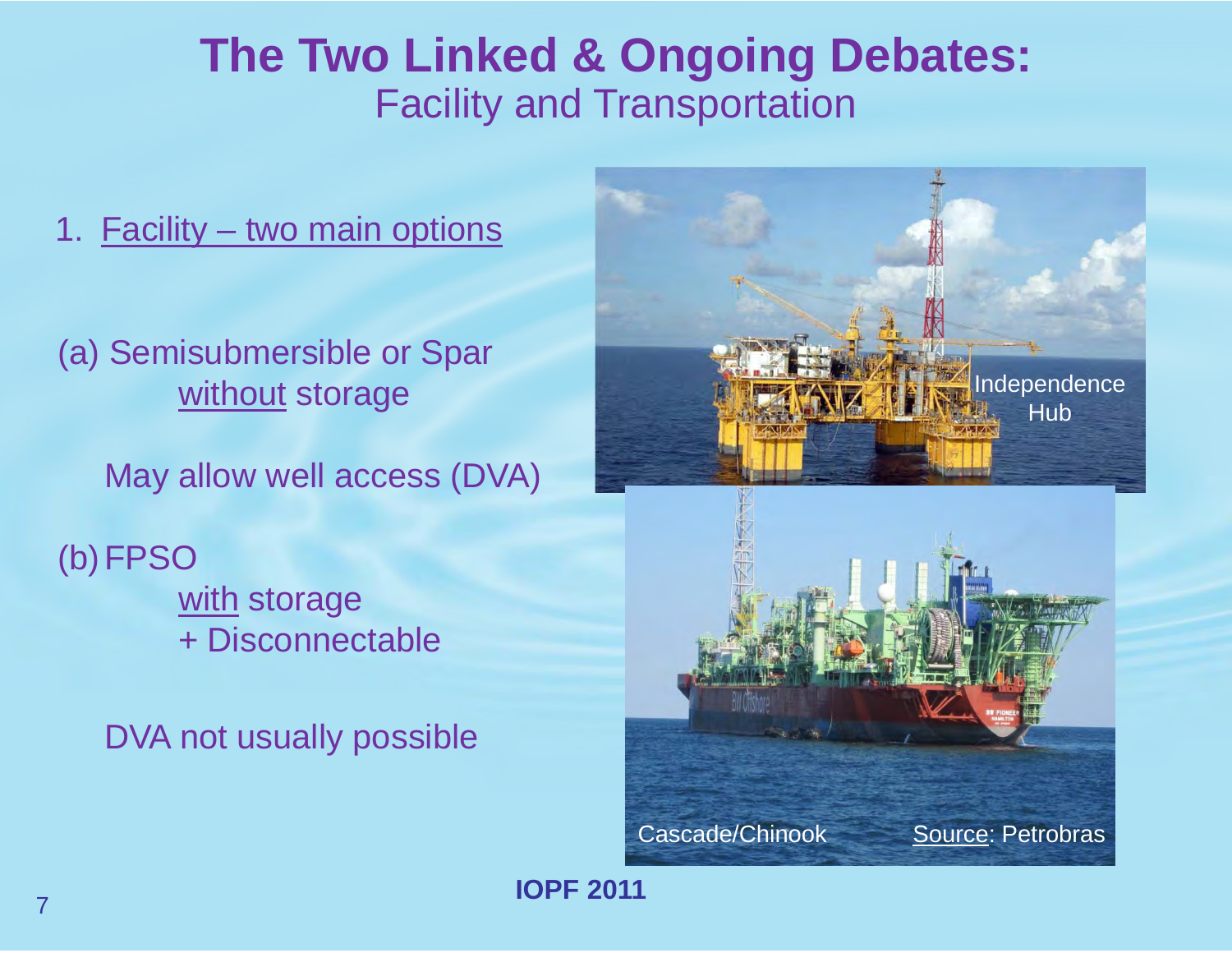#### **Lower Tertiary Discoveries in WR & KC**  Pipelines reaching out: come close to some discoveries

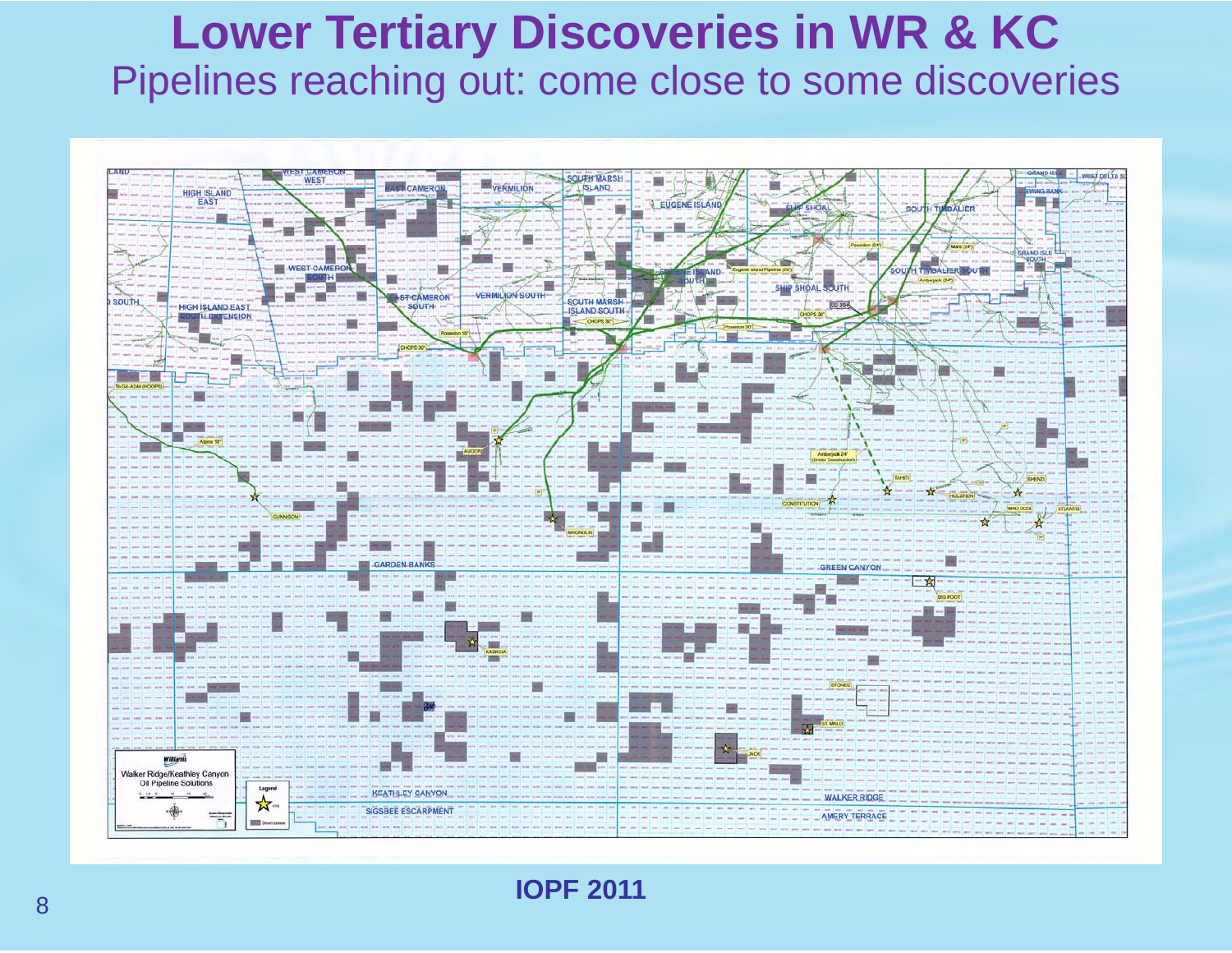# **General Conclusions so Far**

- a. Extensive pipeline network in deep and shallow waters in US GoM means competition for both oil and gas export tariffs;
- b. Pipeline extensions and new lines over the years mean pipeline export usually economically feasible and fairly quick to arrange;
- c. Hubs have been reasonably doable in deep waters in recent years: lining up "anchor tenants" to enable investing in transportation pipelines;
- d. But it changes in the Ultra Deep Water (UDW), costs of extensions is greater in \$MM/mile, distances longer, more demanding over mountainous sea floors;
- e. Uncertain producibility of rservoirs in UDW can make economics and risks for pipeline hubs difficult, opening opportunity for tanker export;
- f. Complicating the facility choice is the potential need to have direct vertical access (DVA) to the wells during production life.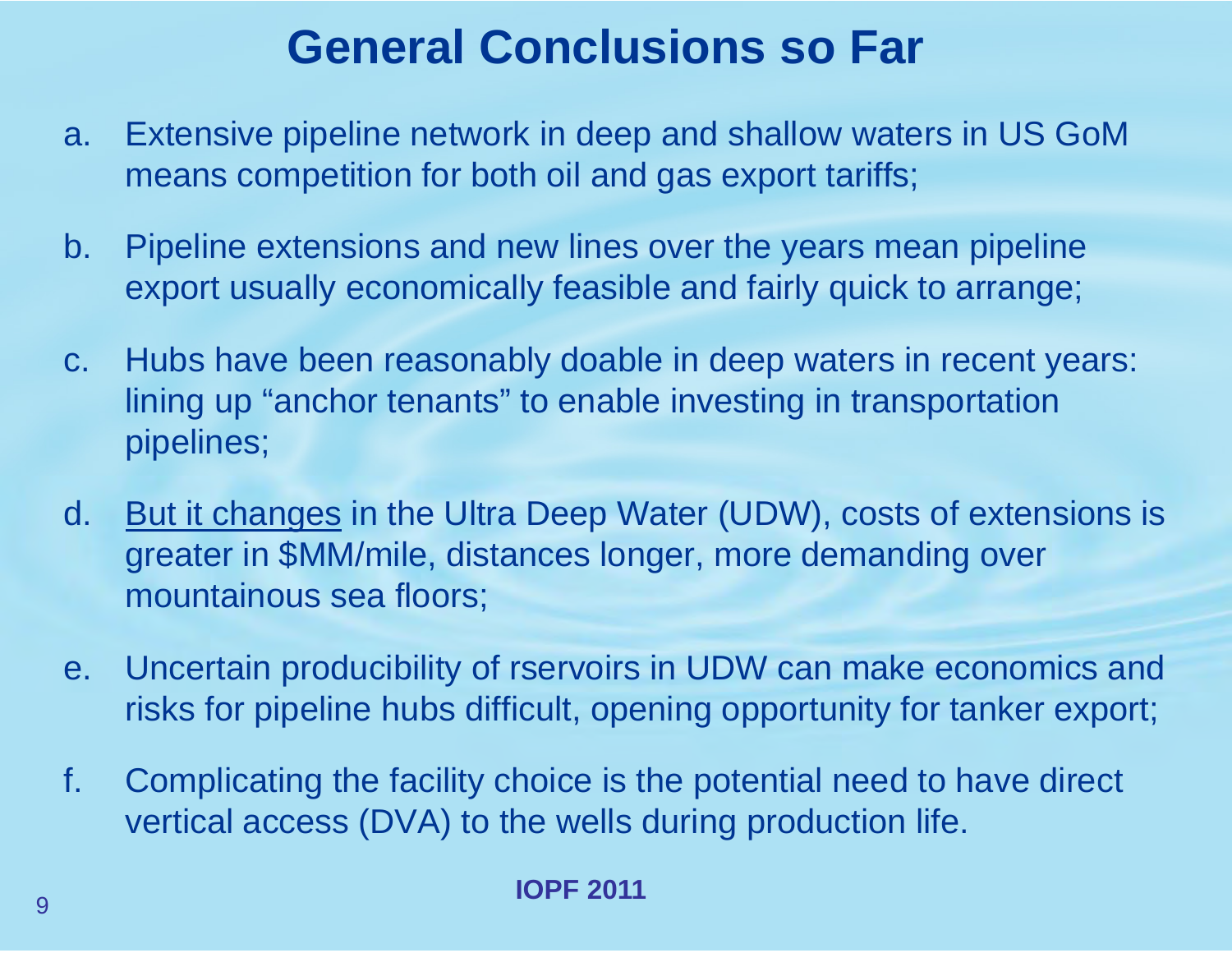## **The Pipeliners' Friend in Washington**



Senator Wesley Livsey Jones (1863-1932), Republican from the state of Washington, author of the Jones Act passed in 1920, intended to protect his state's trade with Alaska, a measure acceptable in the protectionist times of the 1920s.

The Jones Act applies to ships engaged in coastwise trade in US waters: requires US built vessels, 75+% US owned, US crew.

A production platform is considered a US port, so delivery of production from a production facility to shore is "coastwise trade".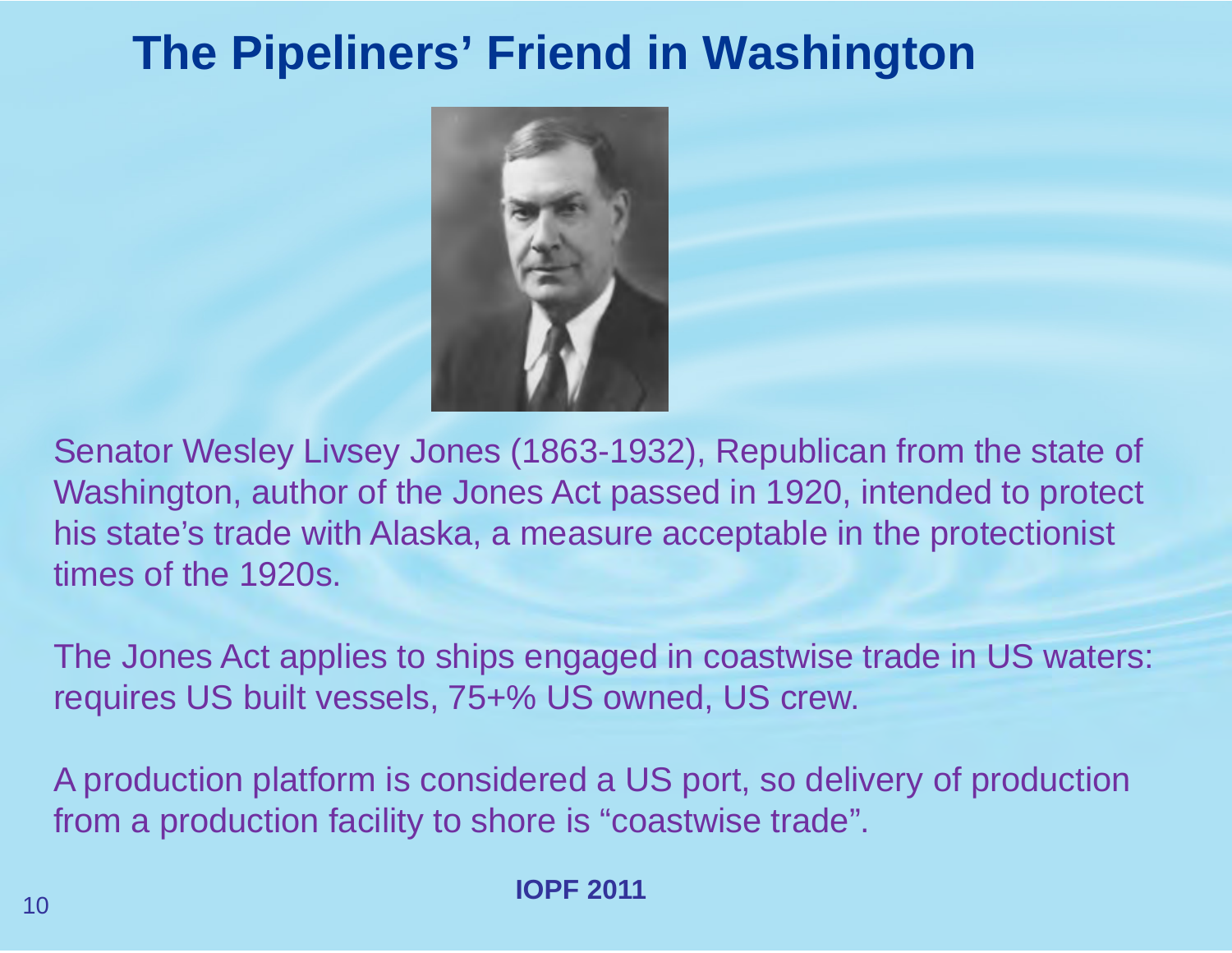# **Tankers**

#### Commercial basis

- •Time charter (day rate for a contract term, like a drilling rig);
- $\bullet$ Bare boat charter;
- •Trip charter, spot market;
- $\bullet$  Contract of Affreighment: common with shuttle tankers in North Sea. Features
- $\bullet$  Conventional tankers – typically for service anywhere in world, often weeks for each trip;
- $\bullet$ Common sizes: Handymax, Panamax, Aframax, SuezMax, VLCC;
- $\bullet$ Conventional tankers designed for safe efficient transportation;
- • Shuttle tankers mean just that - shuttling back and forth between a production facility and a shore base terminal and/or refinery, frequent loading, often in rough conditions, short trips (say 1-5 days).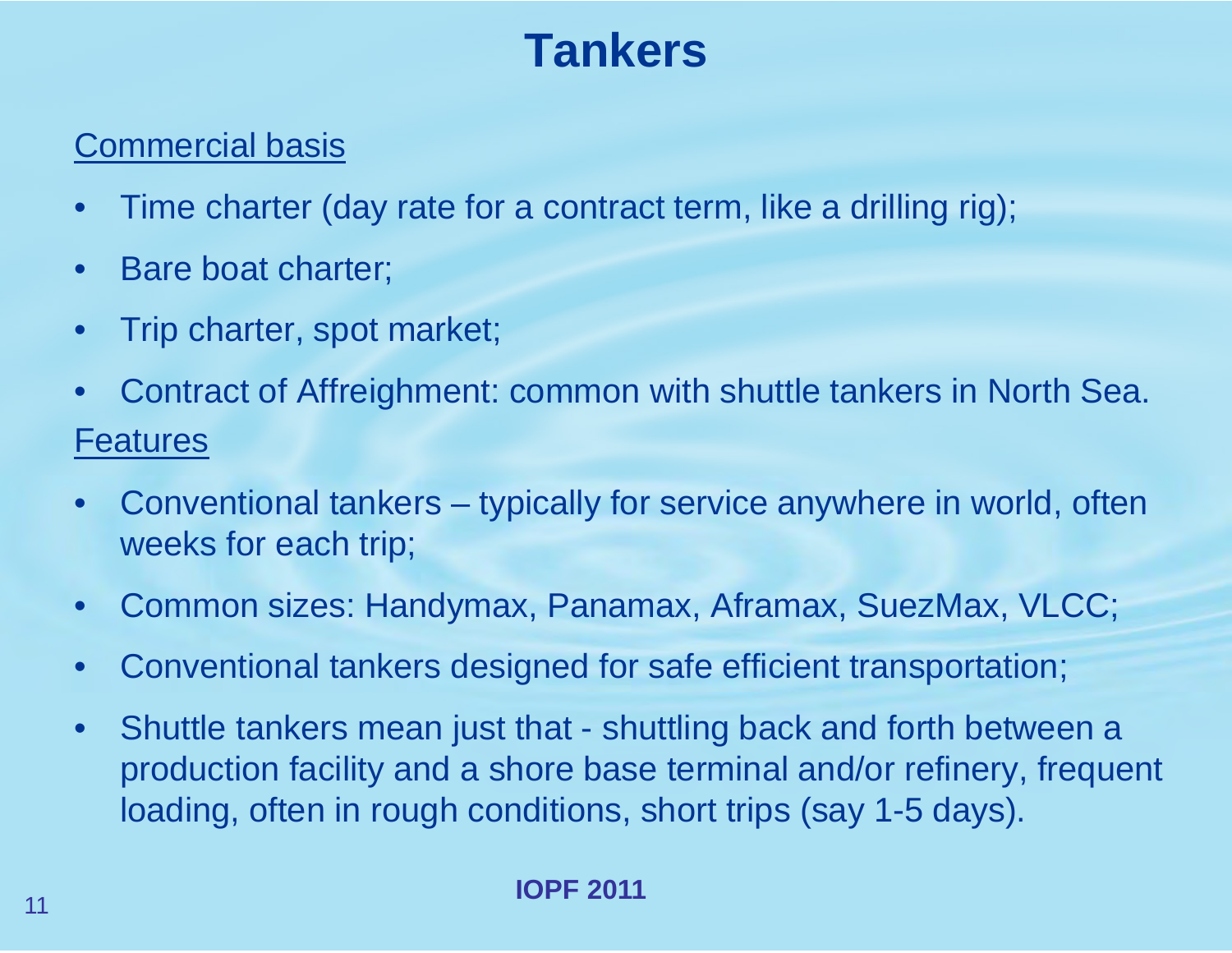# **Shuttle Tankers in US GoM**

Jones Act compliant; OPA 90 compliant; Double hull.

About 320,000 bbl capacity to allow backup use as product carriers; *OR* About 550,000 bbl: maximum for GoM port drafts





Bow Loading System (BLS);

Sometimes use hawser mooring & hold off tug;

Added maneuverability for maximum safety: CPP, thrusters, DP2;

VERY expensive to build in the US!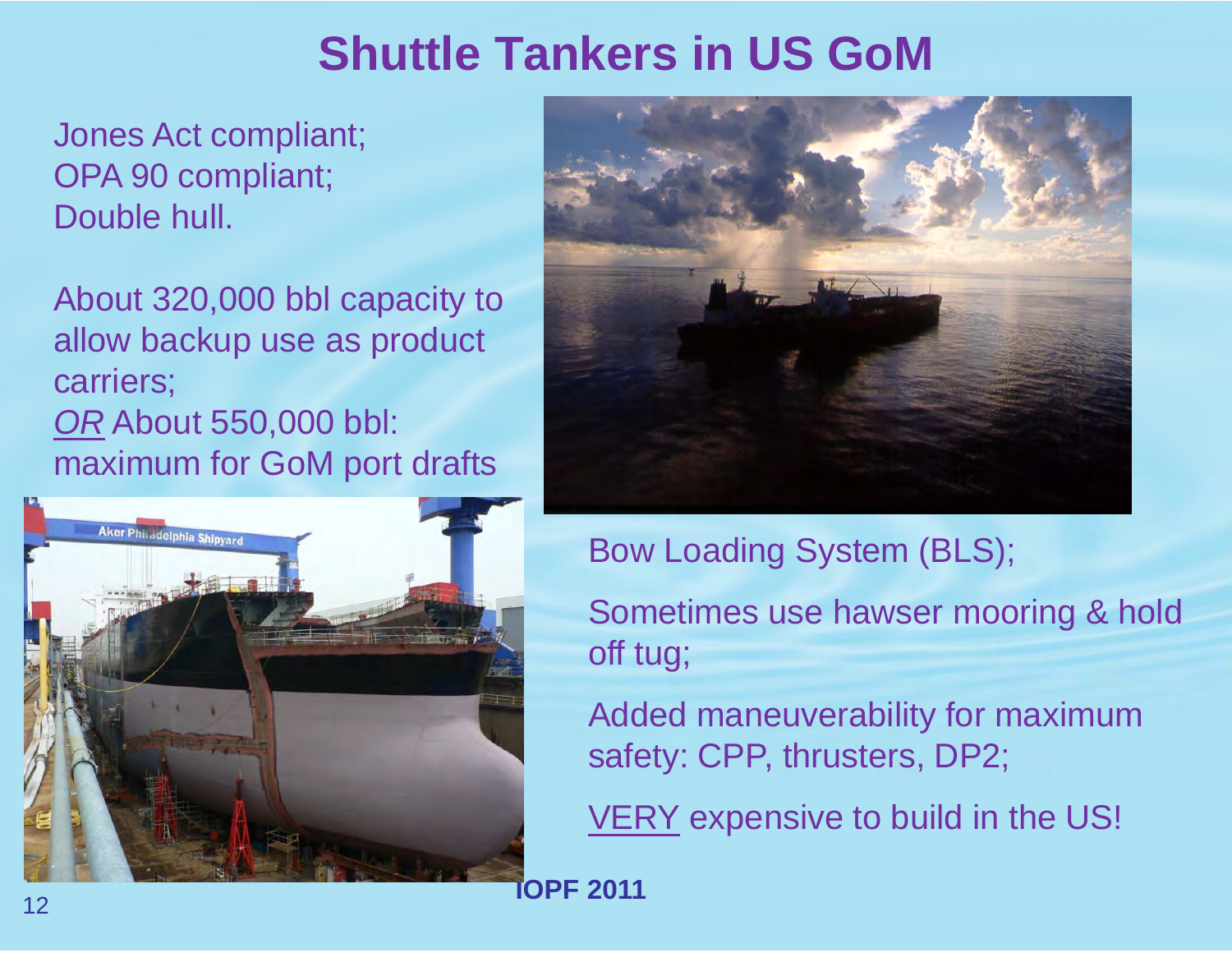#### **HiLoad: New Enabler for Tanker Export** Images from the 2011 series of trials



**IOPF 2011**13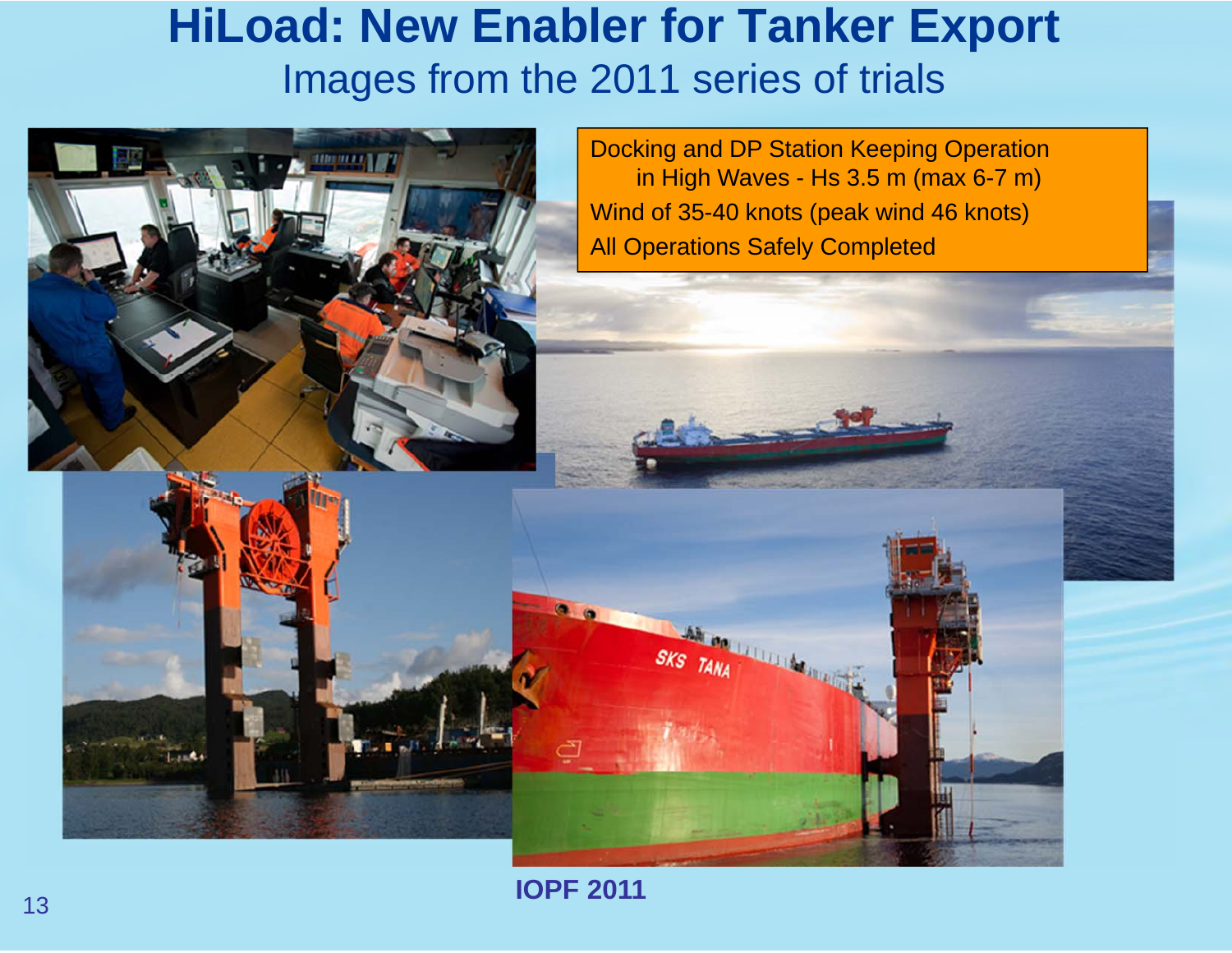#### **HiLoad + Conventional Tankers**: Tanker Loading from FPSO, Semi or Spar

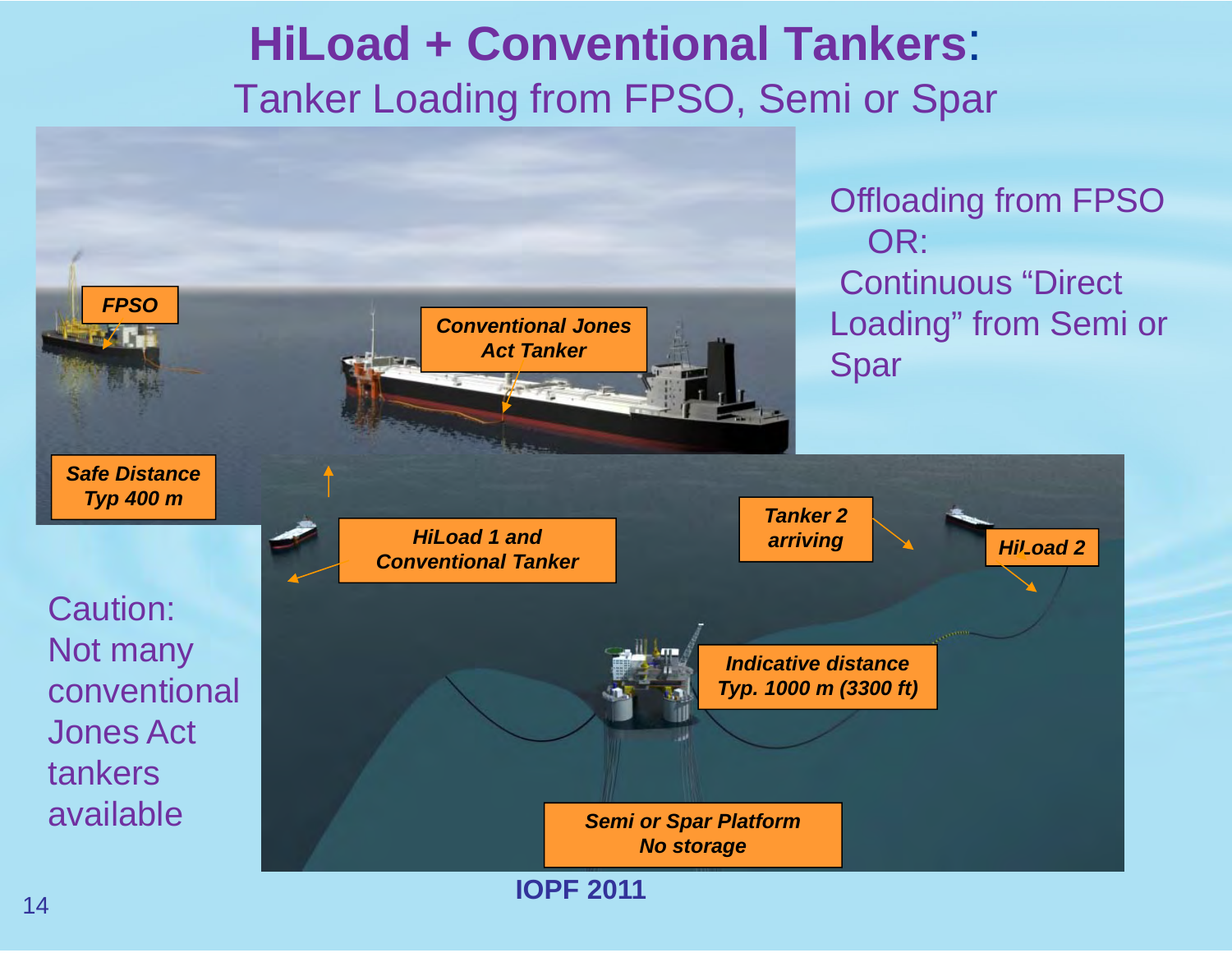## **Transportation – Five Main Options**

Traditional choices:

- **1. Pipeline**: Long history of success in GoM;
- **2. Shuttle tankers + FPSO**: First use at *Cascade/Chinook* in 2011, common in North Sea;
- **3. Shuttle tankers + FSO**: Common elsewhere in world, studied for GoM;

New options:

- 4. Conventional tankers + HiLoad for FPSO: only new part is HiLoad prototype;
- 5. Conventional tankers + 2 HiLoads for Semi/Spar.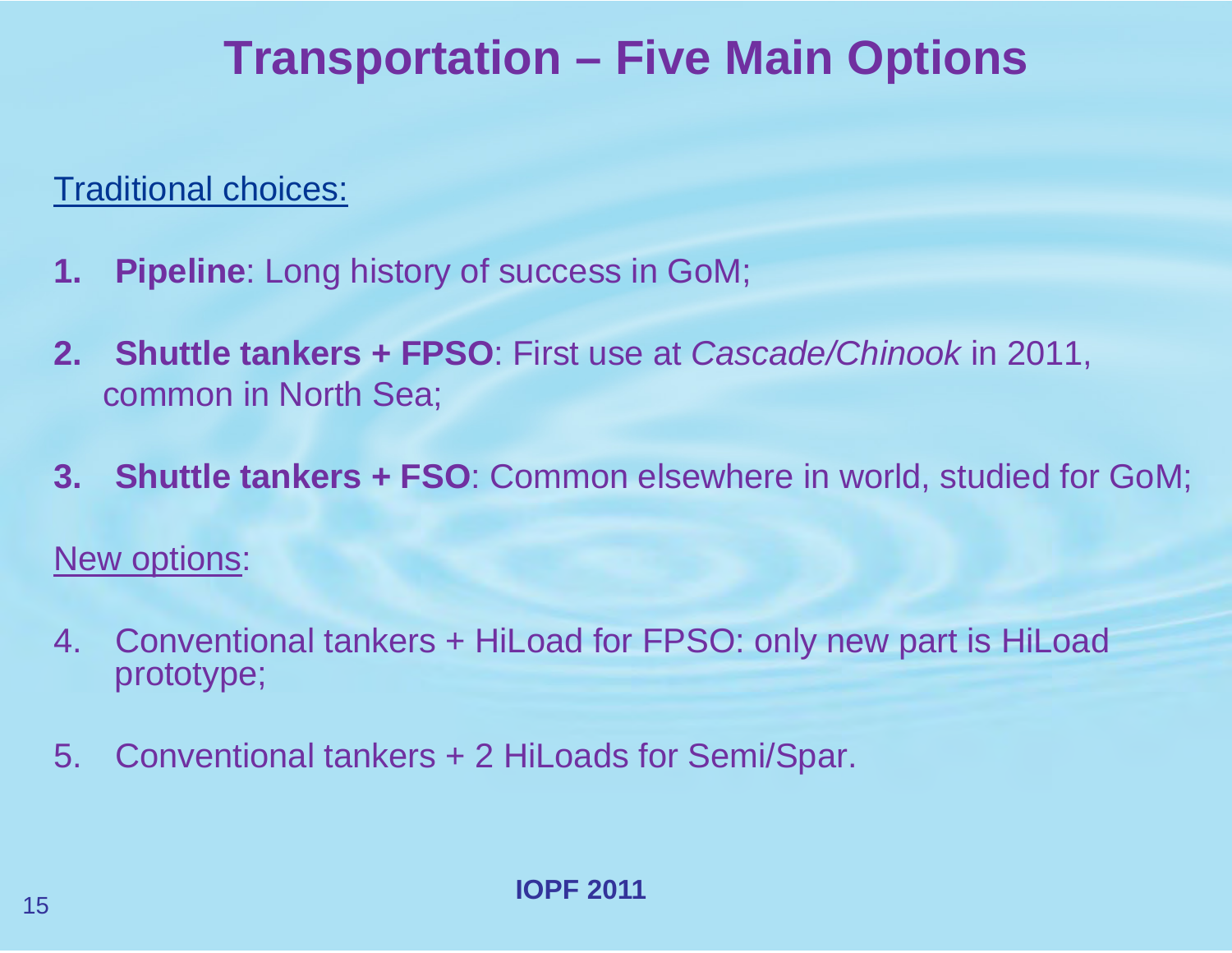# **Comparisons Tend to be Very Site Specific**

- a. Difficult to generalize on economics of tankers versus pipelines;
- b. Tankers can be redeployed, have a larger operating component;
- c. Pipelines also have large front end CAPEX commitment, low operating component, but cannot be rolled up and redeployed elsewhere!
- d. Many regions employing tanker "export" are truly exporting, whereas GoM always imports all production;
- e. Comparison calculations for DOT 2009 that follow are hypotheticals, based on realistic GoM fields and economics, believed to be first public exposure of this kind of discussion;
- f. Please excuse the small print in the tables: email me for a copy of source DOT paper with explanations of assumptions.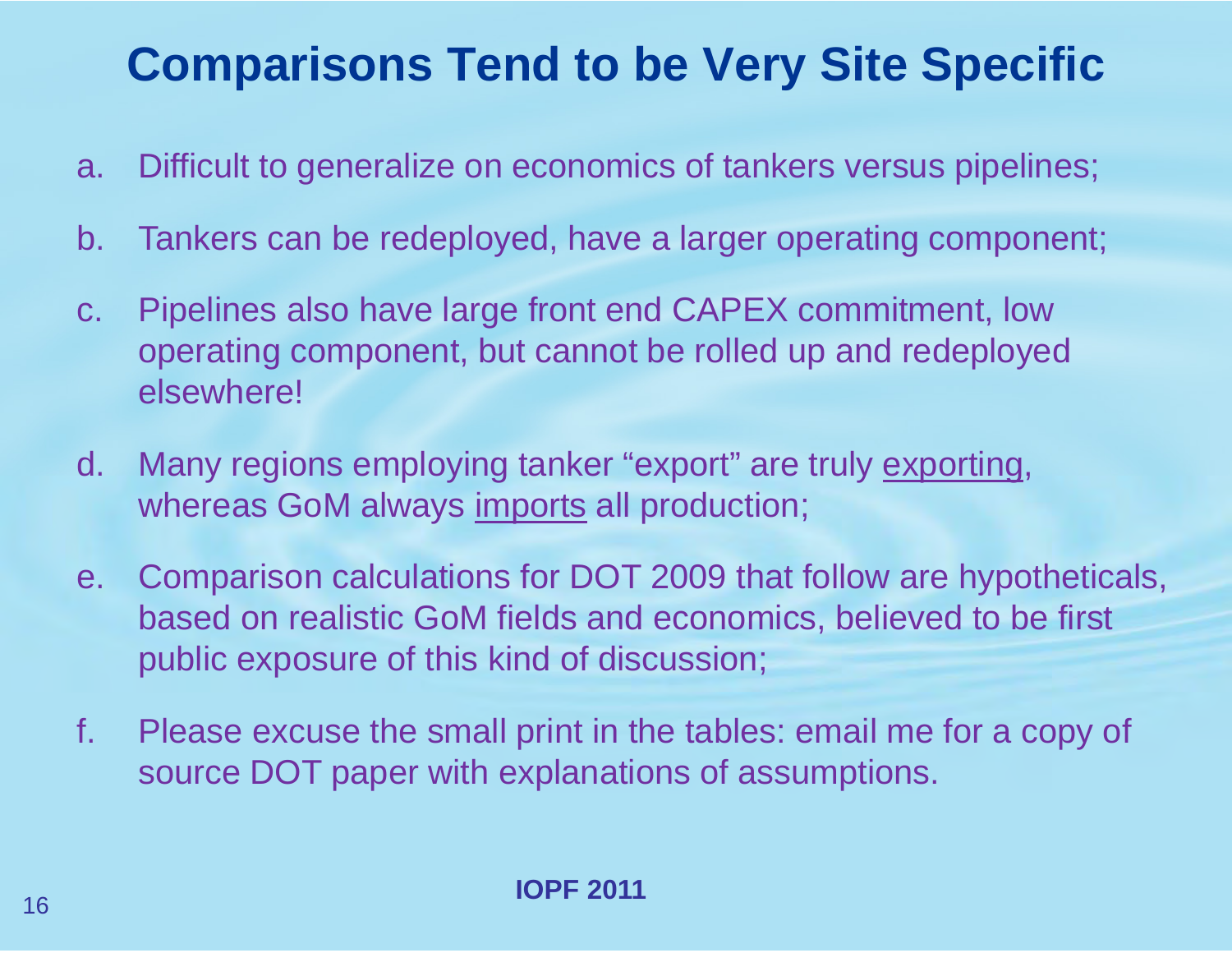## **Key Issues in Economics** Factors below are cited in tables that follow

- FIRM a Mew construction tariffs. Tanker figures include time charter as applicable, fuel & port costs;
	- b Tariff on existing deepwater pipelines, booster platforms, pipelines to beach (total system);
	- <sup>c</sup> Equivalent of export system CAPEX in facility;
- FUZZY d Quality bank in existing pipelines (controvetsial);
	- <sup>e</sup> Optionality, no. of destinations;
	- f Upside on marketing to wider range of destinations;
	- g Guaranteed future access throughout field life;
	- h Premium for prompt payment on delivery.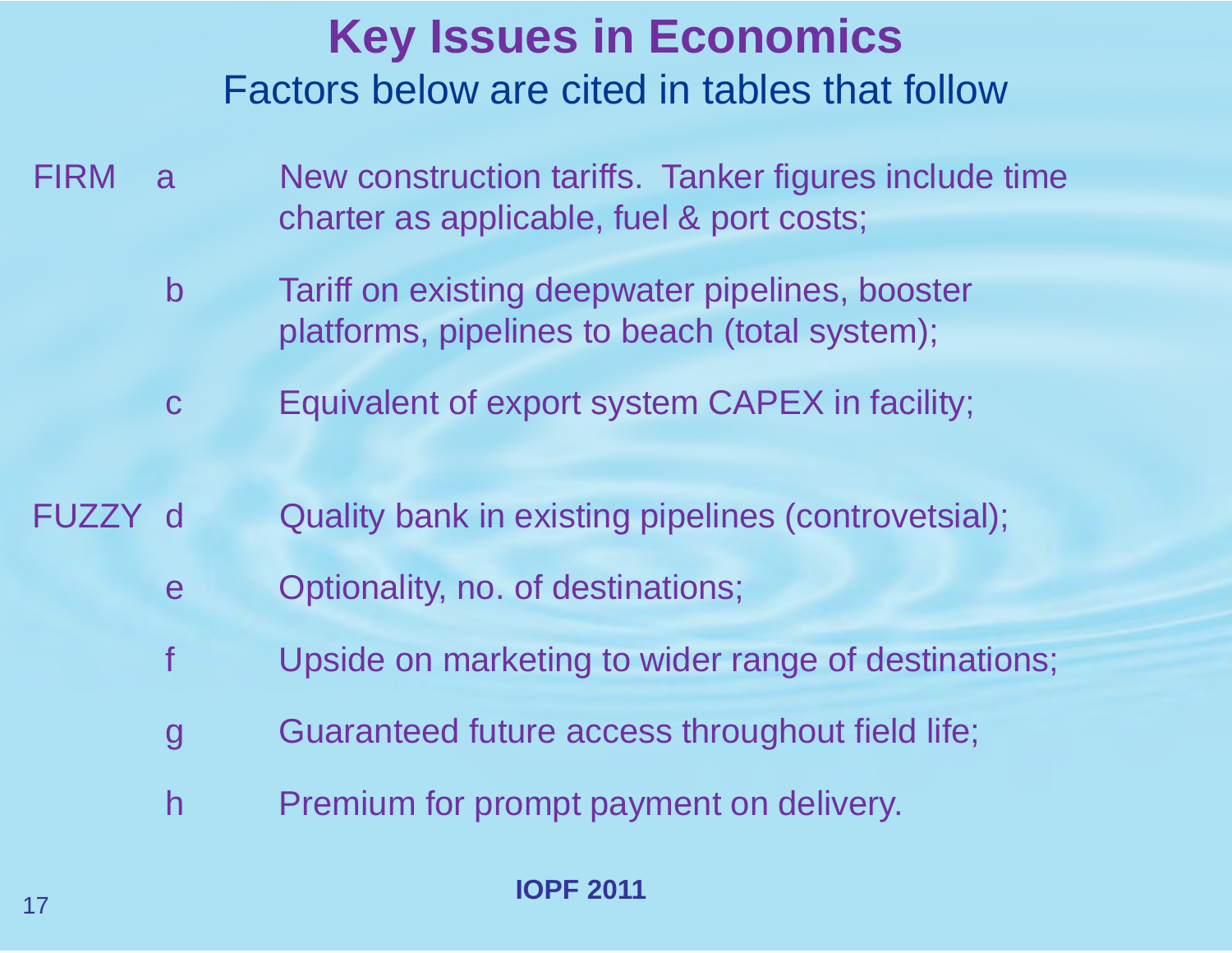## **Economics**

#### Table 6: Comparison of \$/bbl Economics for Different Export Options for "Large Reservoir"

703.7mmbbl recovery in first 16 years

Maximum rate of 166,948 bopd

|                                                                      | <b>Cost Component</b> |                                                                                                         | Facility without storage |                |                          | Facility with Storage |                |              |
|----------------------------------------------------------------------|-----------------------|---------------------------------------------------------------------------------------------------------|--------------------------|----------------|--------------------------|-----------------------|----------------|--------------|
|                                                                      | <b>Export Option:</b> |                                                                                                         |                          | $\mathfrak{D}$ | $\overline{\mathcal{E}}$ | $\overline{4}$        | $\overline{5}$ | <b>Notes</b> |
|                                                                      |                       |                                                                                                         |                          | $FSO+ST$       | HiLoad+DLCT              | <b>ST</b>             | HiLoad+CT      |              |
| Now for the fine<br>print and the<br>devils in all the<br>details    | <sub>a</sub>          | New construction tariffs. Tanker<br>figures include time charter as<br>applicable, fuel $&$ port costs: | 2.58                     | 3.70           | 3.55                     | 2.47                  | 2.37           | (i)          |
|                                                                      | $\mathbf b$           | Tariff on existing deepwater<br>pipelines, booster platforms,<br>pipelines to beach:                    | 1.00                     | 0.00           | 0.00                     | 0.00                  | 0.00           | (ii)         |
|                                                                      | $\mathbf{C}$          | Equivalent of export system<br>CAPEX in facility:                                                       | 0.40                     | 0.13           | 0.13                     | 0.13                  | 0.13           | (iii)        |
|                                                                      | d                     | Quality bank in existing pipelines:                                                                     | 0.80                     | 0.00           | 0.00                     | 0.00                  | 0.00           | (iv)         |
| Source: Tables                                                       | e                     | Optionality, no. of destinations:                                                                       | 2 <sup>2</sup>           | 10             | 10                       | 10                    | 10             | (v)          |
| 6, 8 and 9 in this<br>presentation are<br>from the<br>manuscript for | $\mathbf{f}$          | Upside on marketing to wider range<br>of destinations                                                   | 0.00                     | $-0.50$        | $-0.50$                  | $-0.50$               | $-0.50$        | (vi)         |
|                                                                      | g                     | Guaranteed future access<br>throughout field life                                                       | <b>TBD</b>               | yes            | yes                      | yes                   | yes            | (vii)        |
|                                                                      | h                     | Premium for prompt payment on<br>delivery                                                               | 0.00                     | $-0.30$        | $-0.30$                  | $-0.30$               | $-0.30$        | (viii)       |
| DOT 2009 paper                                                       |                       | TOTALS, \$/bbl:                                                                                         | 4.78                     | 3.03           | 2.88                     | 1.80                  | 1.70           |              |
| 138, 23 pages                                                        | RATIOS:               |                                                                                                         | 1.00                     | 0.63           | 0.60                     | 0.38                  | 0.36           |              |
|                                                                      |                       | SIZE OF THE PRIZE, \$BILLION:<br>Discounted at 10%, 16 years, \$BILLION:                                | 0.00<br>0.00             | 1.23<br>0.60   | 1.34<br>0.65             | 2.10<br>1.01          | 2.17<br>1.05   | (ix)         |
|                                                                      |                       | <b>IOPF 2011</b>                                                                                        |                          |                |                          |                       |                |              |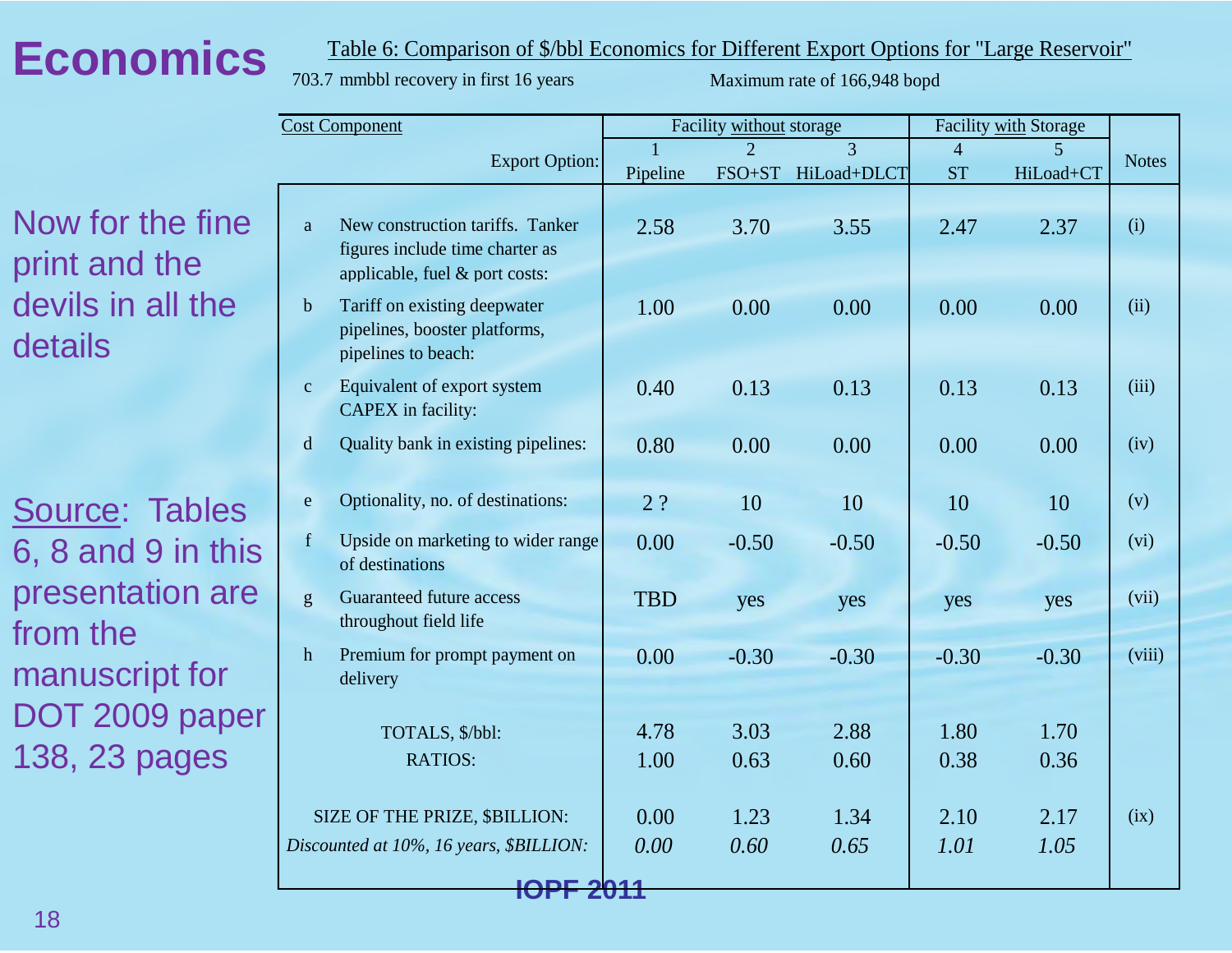# **Effects of the The Firm and the Fuzzy**

Table 8: Summary: Effect of Reservoir Size on Overall Export Economics, \$/bbl With Both "Firm" and the "Fuzzy" Cost Components, i.e. all of a-h in Table 6 or 7.

|                                                                                      |          | Facility without storage | <b>Facility with Storage</b> |                |           |
|--------------------------------------------------------------------------------------|----------|--------------------------|------------------------------|----------------|-----------|
| <b>Export Option:</b>                                                                | Pipeline | 2<br>$FSO+ST$            | 3<br>HiLoad+DLCT             | 4<br><b>ST</b> | HiLoad+CT |
| Medium Reservoir: 268.0 mmbbl<br>recoverable over 16 years, maximum<br>$76,411$ bopd | 6.74     | 5.84                     | 6.02                         | 2.61           | 2.93      |
| Large Reservoir: 703.7 mmbbl recoverable<br>over 16 years, maximum 166,948 bopd      | 4.78     | 3.03                     | 2.88                         | 1.80           | 1.70      |

Only the "Firm" Cost Components, i.e. only a-c in Tables 6 and 7 Table 9: Summary: Effect of Reservoir Size on Overall Export Economics, \$/bbl,

|                                                                                      | Facility without storage |               |                  | <b>Facility with Storage</b> |                |  |  |
|--------------------------------------------------------------------------------------|--------------------------|---------------|------------------|------------------------------|----------------|--|--|
| <b>Export Option:</b>                                                                | Pipeline                 | 2<br>$FSO+ST$ | 3<br>HiLoad+DLCT | 4<br><b>ST</b>               | 5<br>HiLoad+CT |  |  |
| Medium Reservoir: 268.0 mmbbl<br>recoverable over 16 years, maximum<br>$76,411$ bopd | 5.94                     | 6.64          | 6.82             | 3.41                         | 3.73           |  |  |
| Large Reservoir: 703.7 mmbbl recoverable<br>over 16 years, maximum 166,948 bopd      | 3.98                     | 3.83          | 3.68             | 2.60                         | 2.50           |  |  |
|                                                                                      |                          |               |                  |                              |                |  |  |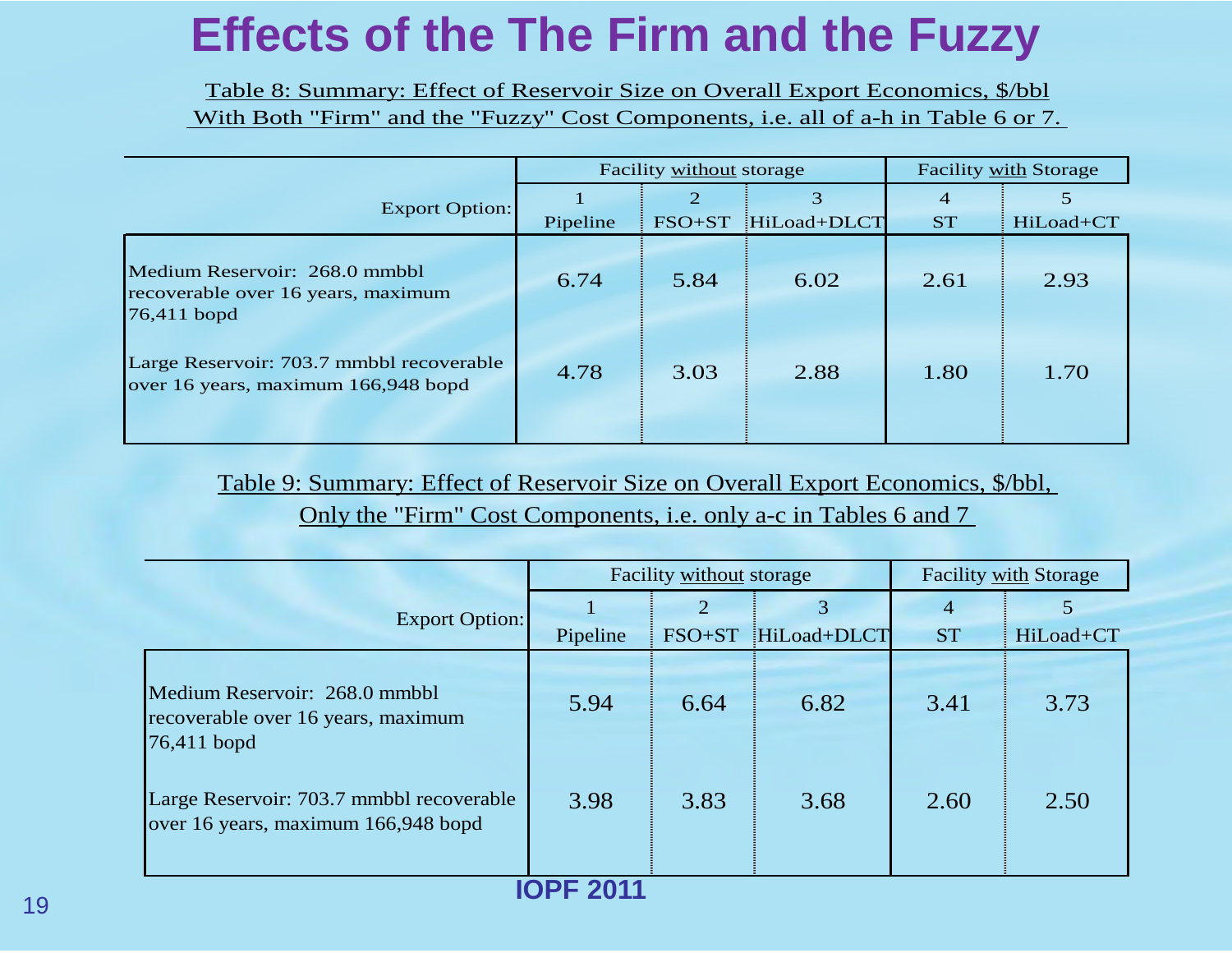# **Conclusions**

- a. Combination of visions needed in assessing export choices: facilities engineering + broad commercial + risks;
- b. Facilities without storage no compelling winner (3 export choices);
- c. Same for facilities with storage (2 export choices);
- d. Facility choice may be driven by well production characteristics, overriding export considerations;
- e. But BIG difference between export economics for: with storage and without storage: as much as 0.5:1.0 favoring tankers;
- f. More information on logic and assumptions in the manuscript.